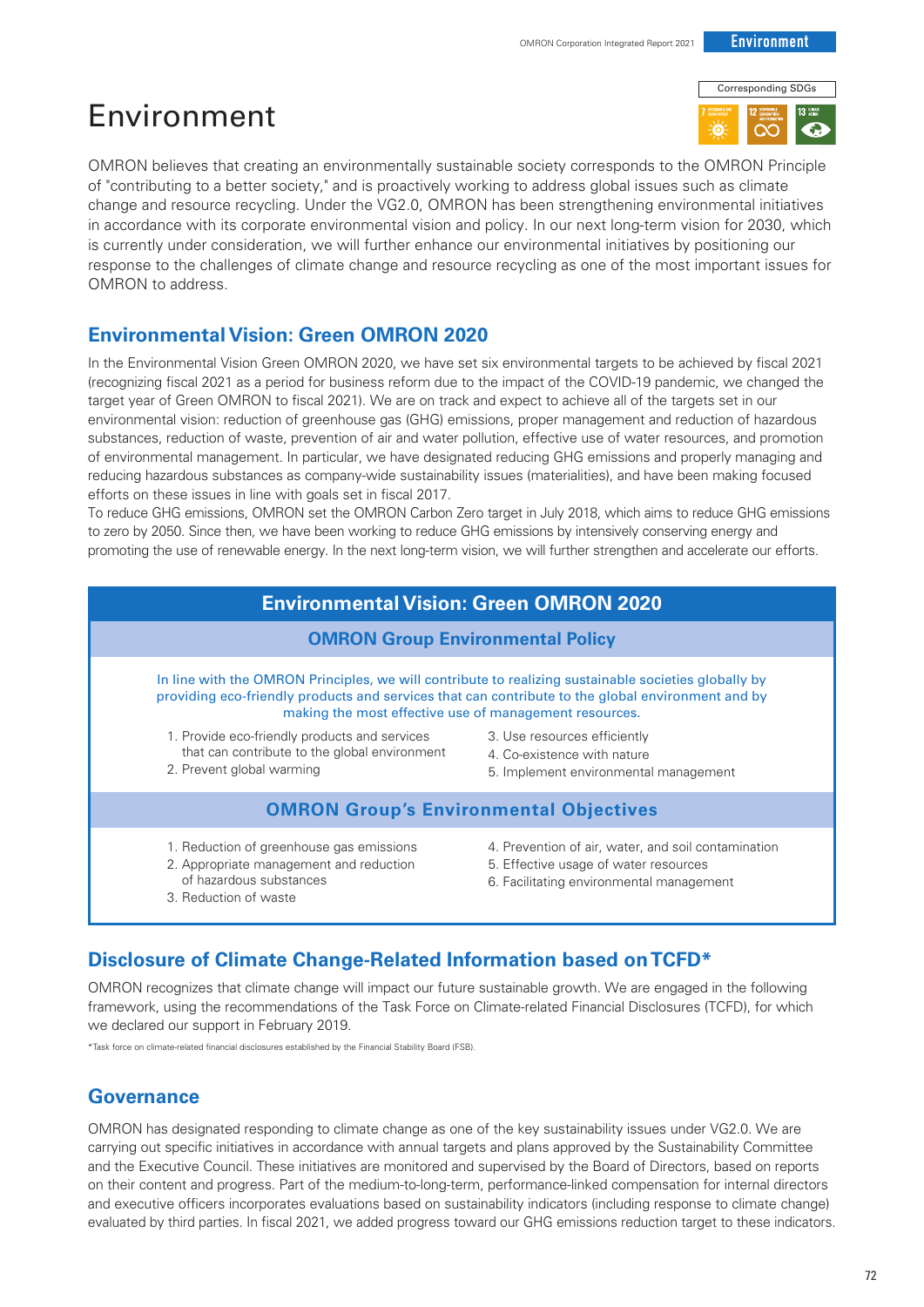#### **Strategy**

Under the VG2.0 medium-term management plan and the next long-term vision up to 2030, OMRON has identified energy solutions that contribute to the realization of carbon neutrality as one of our business opportunities for the creation of social value. Against this backdrop, in fiscal 2020, we conducted scenario analysis for our energy solutions business, which operates within the business domain of Social Solutions and provides products and services that directly contribute to the realization of carbon neutrality. Based on a scenario in which decarbonization and the creation of a circular economy will accelerate, we identified key risks and opportunities and possible countermeasures. With climate change and resource recycling as a starting point, we are now making efforts to create new solutions to recover and reuse products. One example of these efforts is the Power Continue, a fixed-rate rental service for PV inverters, launched in fiscal 2021 in collaboration with Tokyo Century Corporation. In fiscal 2021, we will also carry out scenario analysis based on multiple climate change scenarios for our Industrial Automation Business, Electronic and Mechanical Components Business, and Healthcare Business. In response to the key issues in our next long-term vision, we will examine ways to maximize business value while taking climate change into account, and utilize the results of this examination to consider business strategies for the next medium-term plan. Going forward, OMRON will continue to take a firm stand against highly uncertain climate change risks through scenario analysis, and continue to practice resilient management. \*Please see OMRON Integrated Report 2020 for the results of the scenario analysis of our Energy Solutions Business.

#### **Risk Management**

Under its integrated management structure, OMRON manages risks that have a significant impact on management and finances as key management risks. Climate change risks are also identified as key risks for the Group, and risk management and countermeasures are implemented. We collect and analyze a wide range of information on risk factors such as regulations relating to climate change and their impact on business, by conducting audits of environmental legal compliance assessment globally, assessing vulnerability of each site to natural disasters (flooding, torrential rain, water shortages, etc.) which are expected to increase in scale and frequency as a result of climate change, and making preparations for business continuity.

### **Indicators and Targets**

OMRON has designated GHG emissions as an indicator for climate change, and has set the OMRON Carbon Zero target, which aims to reduce GHG emissions to zero by fiscal 2050. Using the Scope 1 and 2 GHG emissions quantities of fiscal 2016 as a baseline, we backcast from fiscal 2050 to set reduction targets for fiscal 2030 and fiscal 2020\*1 and are promoting various reduction efforts to achieve these goals. Specifically, in fiscal 2018, we began procuring electricity from renewable energy sources in Japan. In fiscal 2019, we started Analysis of Energy Conservation Potential\*2 for our operating sites in Asia-Pacific, which is the second largest energy-consuming region after Japan and China. At our Indonesia Plant, we identified scope for energy conservation equivalent to 23% of its annual energy consumption and are implementing measures under the medium-term energy conservation plan.

In fiscal 2020, in addition to promoting energy conservation measures at each site and installing new solar power systems, we conducted analysis of energy conservation potential remotely at our Malaysia Plant, where energy consumption was high. As a result of these efforts, we reduced GHG emissions to 124 thousand ton-CO2 on a company-wide basis in fiscal 2020, a 50% reduction compared to fiscal 2016. OMRON will continue its efforts to reduce greenhouse gas emissions, aiming to reduce the emissions to zero by 2050.

Currently, we are considering setting new targets, including for Scope 3, for the next long-term vision.

\*1 Greenhouse gas emissions calculated from sales forecasts, including the Automotive Electronic Components Business (AEC) that was sold off in October 2019. In considering targets to align with the SBT criteria in fiscal 2017, we set 2016, the year of the latest values, as the reference year. (SBT: Science Based Targets. Science-based, medium- to long-term targets for reducing greenhouse gases.)

\*2 OMRON's unique approach to identifying energy loss risks and opportunities for improving energy efficiency at production locations, formulating specific measures with estimates of impacts and costs.



#### **GHG Emissions in Fiscal 2020**